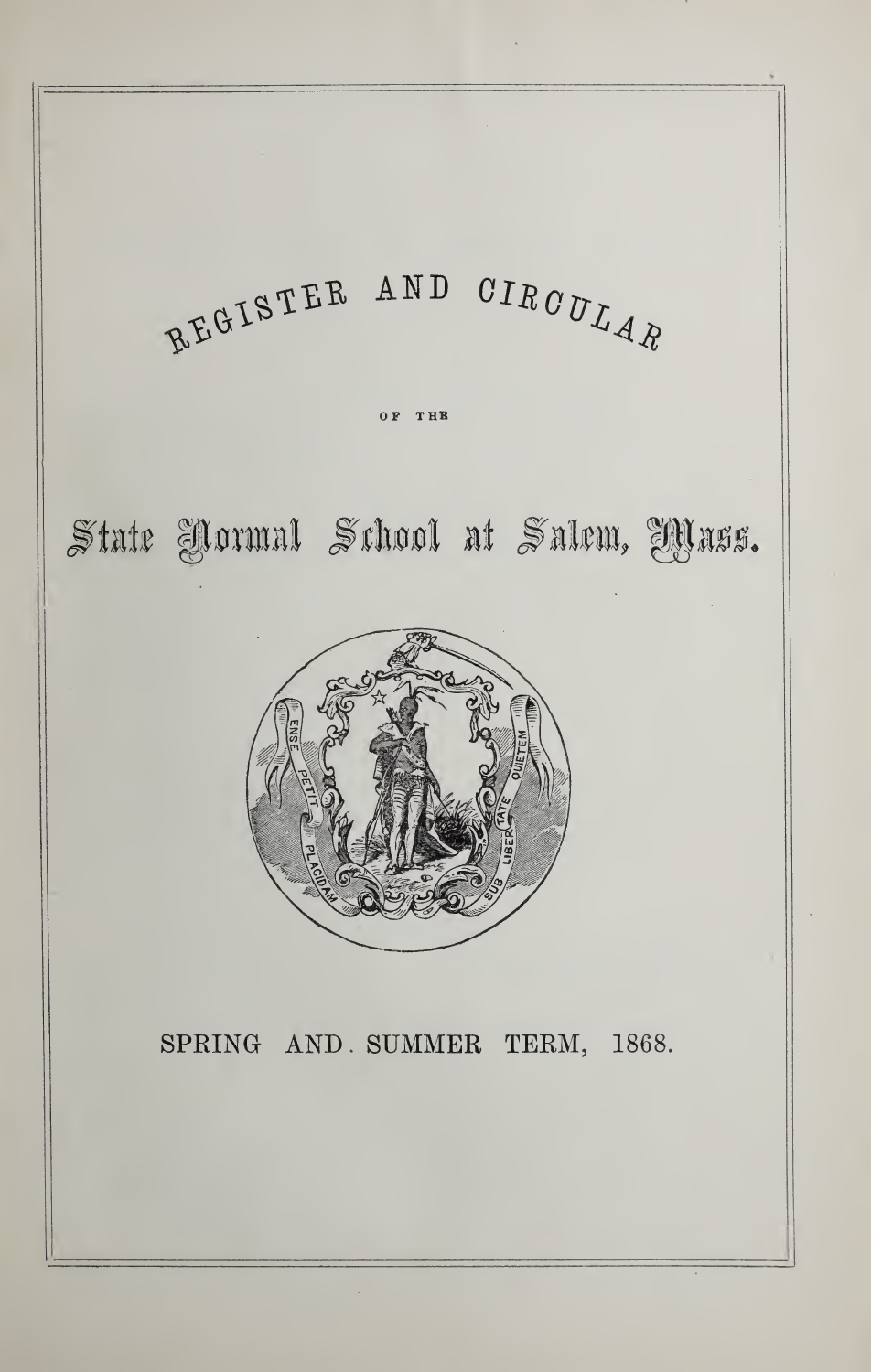# Register for the Spring and Summer Term, 1868,

BOARD OF EDUCATION.

 $CCCOORO$ 

His Excellency, the Governor. HIS HONOR, THE LIEUTENANT GOVERNOR. Rev. James F. Clarke, D.D., Jamaica Plain. Prof. JOHN P. MARSHALL, A. M., Somerville. GARDNER HUBBARD, A. M., Cambridge. Rev. WILLIAM RICE, A. M., Springfield. Hon. EMORY WASHBURN, LL.D., Cambridge.

Rev. Samuel T. Seelye, D. D., Easthampton. JOHN D. PHILBRICK, A. M., Boston. DAVID H. MASON, A. M., Newton Centre.

Hon. JOSEPH WHITE, A. M., Sec'y and Treas'r. Rev. SAMUEL C. JACKSON, D.D., Assist. Sec'y. ABNER J. PHIPPS, A. M., Agent.

# BOARD OF VISITORS.

-0-

Prof. JOHN P. MARSHALL, A. M., Somerville. | Rev. JAMES F. CLARKE, Jamaica Plain. Hon. JOSEPH WHITE, A. M., Boston.

# INSTRUCTORS.

 $-\Omega$  –

Daniel B. Hagar, A. M., Principal.

Ellen M. Dodge.

MARY E. WEBB.

Caroline J. Cole.

Mary N. Plumer.

SOPHIA O. DRIVER.

M. Isabella Hanson.

HARRIET L. MARTIN.

CHRISTINE CHAPLIN, Teacher of Drawing.

O. B. Brown, Esq., Teacher of Music.

Hon. JOSEPH WHITE, A. M., Lecturer on Civil Polity.

Prof. William P. Atkinson, Lecturer on English Literature.

Prof. EDWARD S. MORSE, Lecturer on Zoology.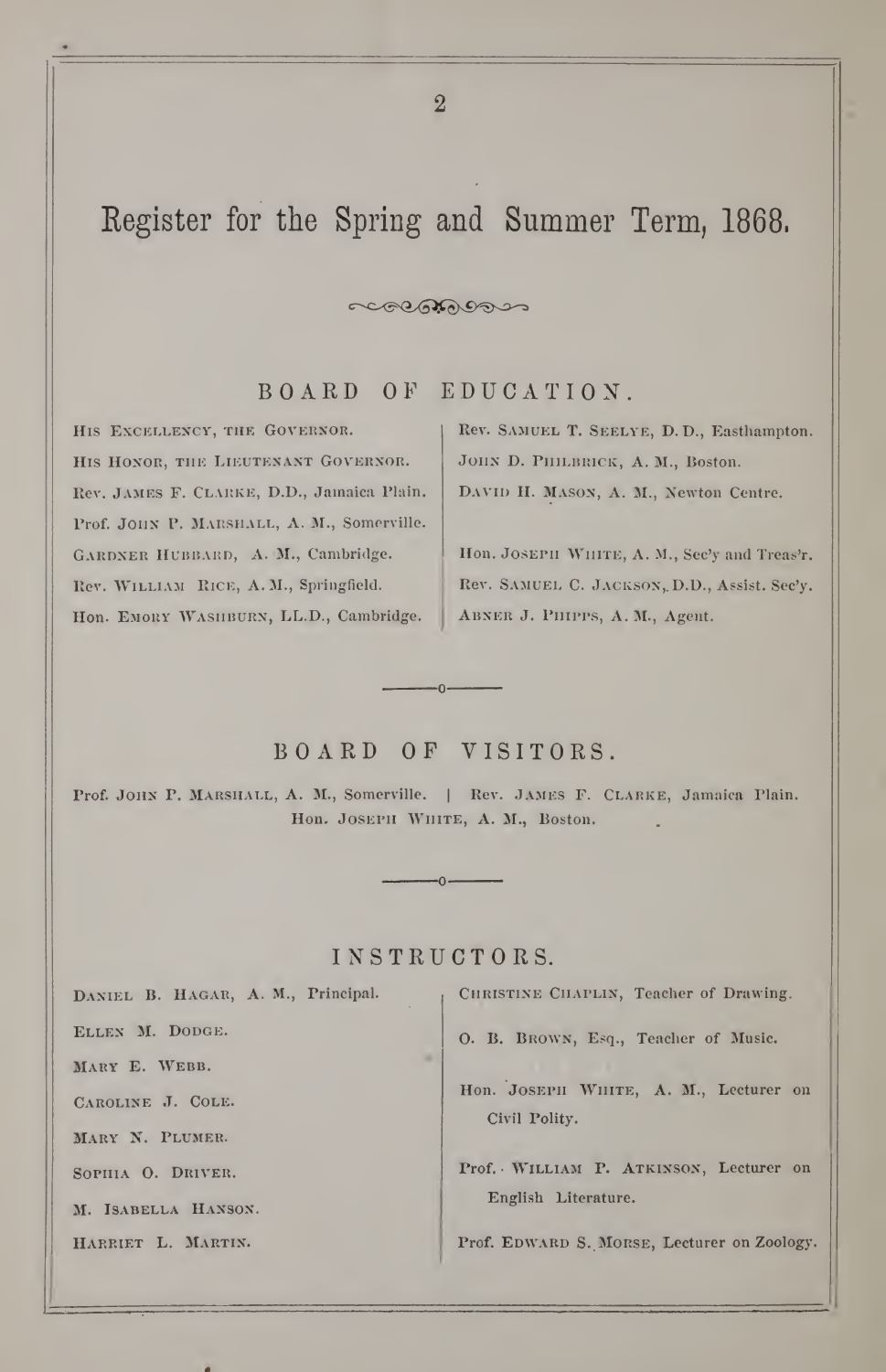## STUDENTS.

## Adranced Class.

 $-n - -$ 

Mary A. Clarke, Salem. Harriette B. Clough, Gloucester. Elizabeth J. Hadley, Swampscott.<br>Lucy B. Willson, Salem. 4. Lucy B. Willson, Salem.

### Class A.

Fanny Ashenden. Melrose. Marietta H. Barstow, Hanover. I JNlaria VV. Baylies. Tiunton. Mary C. Bowler, Murblehead. Mary E. Boynton, Sw-unpscott.  $\qquad \qquad$ Patience Brcck, Franklin. Mary A. Burnham, Durham, N. H. B. Florence Davis, L)well. The Sarah S. Davis, Haverhill. Annie II. Dolliver, Gloucester. Louisa M. Elliott, Taunton. Clara A. Knierson, Lowell. Hannah E. Fabens, Fort Lee, N. J. – 1 Emeline (J. Farley, Ipswich. L wette M. Furber, Dover, N. H. Marianna Gay, Chelsea Abbie M. Goodwin, Newburyport. Clementine D. Grover, Gloucester.

Martha C. Hagar, Worcester. Harriet A Harris, Freetown. Addie H. Hatch, Cliftondale. Abi)ie M. Johnson, Stonehain. M Esther Marshall, Tewksbury. Sarah J. Patten, Westford. Marietta Poole, Rockport. – – Sarah J. Sanders, Lynn. Mary L Shankland, Canton. Clara J. Simonds, Lynn. Ida Tappan, Gloucester. Mary E. Terry, North Weymouth. Clara E. Turner, Bremen, Me. M Estella Weston, Chelsea. Emmi M. Whitford, Billerica. Alfrena J. Whittredge, Lynnfield Centre. || Edith E. Wiggin. Wakefield, N. H. . . . . Alida C. Willis, Somerville. 36.

Class B.

| Georgiana Beckett, Peabody.          | Lovey A. Lewis, Alfred, Me.    |     |
|--------------------------------------|--------------------------------|-----|
| Matilda J. Campbell, Machias, Me.    | Lydia Mendum, Melrose.         |     |
| S. Letitia Clarke, Woonsocket, R. I. | Elizabeth S. Merritt, Salem.   |     |
| Clara M. Colcord, Swampscott.        | Ellen H. Mort, Lowell.         |     |
| Emma L. Crosby, Lowell.              | * Harriet T. Nealley, Lynn.    |     |
| Harriet S. Crosby. Chelsea.          | Anna G. Nichols, Melrose.      |     |
| Jane F. Dean, Taunten.               | Charlotte H Oliver, Lynn.      |     |
| Ruth H. Driver, Salem.               | Maria W. Pitts, Millville.     |     |
| Lizzie Dunn, Salem.                  | Justine F. Proctor, Lynn.      |     |
| Jessie F. Ford, Salem.               | Maria A. Rust, Ipswich.        |     |
| Myra Hall, Dennis.                   | Harriet A. Strout, Salem.      |     |
| Eliza M. Harriman, Stoneham.         | Helen P. Tenney, Manchester.   |     |
| Susan E Hunt, Charlestown            | Elizabeth Turkington, Methuen. |     |
| Sarah E. Lakeman, Ipswich.           | Mary A. Wiggin, Exeter, N. H.  |     |
| Abbie C. Lewis, Alfred, Me.          | Abbie F. Woodward, Lowell.     | 30. |
|                                      |                                |     |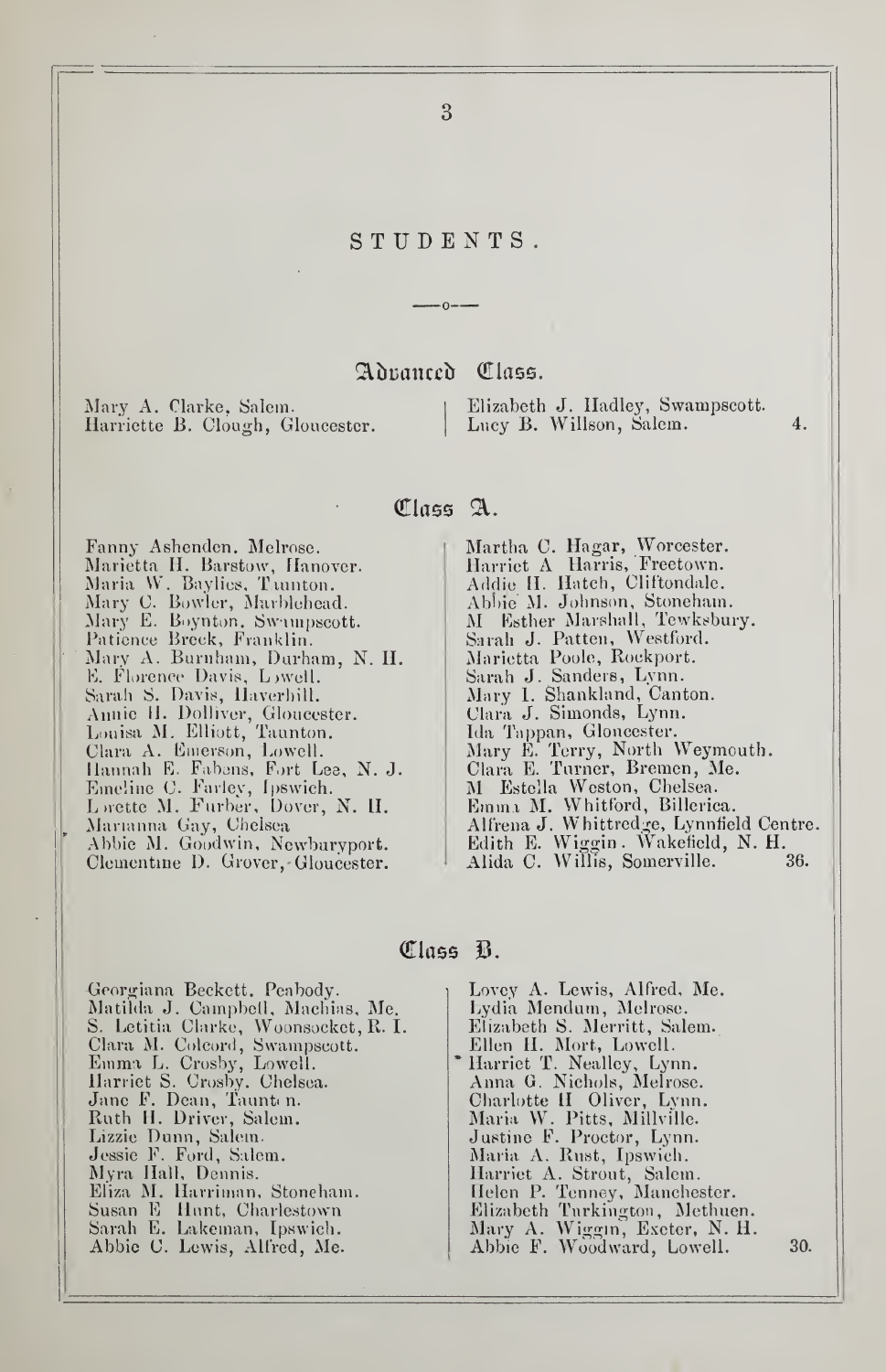### Class C.

Ella A. Bailey, Lowell. Eliza A. Baxter, New Berne, N. C. Julia A. Brigham, Montpelier, Vt.  $\blacksquare$ Annie Brown, Circleville, Ohio. Marcia A. Burbank, Danville, N. H. Emma L. Chadwick, Chelsea. Mary B. Chamberlain, Salem. Sasan P. Clark, Melrose. Nettie E. Currier, South Amesbury. Abbie L. Davis, Lowell. Ida A. Emerson, South Reading. Mary E. Emery, Montpelier, Vt. Annie B. Foster, East Saugus. Ada M. Gott, Boston. Maria Grant, Salem. Emma M. Hoyt, West Amesbury. Fanny L. Hughes, Beverly.

Abbie F. Jaquith, Chelsea. Emma J. Merrill, Fitzwilliam, N. H. Mary E. Nichols, Beverly. Jennie A. Norris, Dracut. Martha J. Porter, Salem. Ella L, Rogers, Tewksbury. Annie L. Sanborn, Salem. Elizabeth W. Savory, Salem. Ida Sheldon, Lowell. Mary E. Trask, Salem. Eliza J. Wallace, Lawrence. Luella A. Wardwell, Lowell. Kate Watkins, Farmville, V^a. Hattie A. Watson, Northwood Narrows, N. H. Luey B. Wiggin, Wakefield, N. H. Hattie F. Wiley, Lynntield. 33.

Susan E. Allen, Lynn. Esther S. Baylies, Taunton. Alice L. Blaney, Swampscott. Harriet D. Bowen, Salem. Elizabeth C. Bridge, Peterboro', N. Y. Caroline 0. Brown, Danvers. Sarah B. Chace, Salem. Marietta Clarke, Topsfield. Virginia A. Clarkson, Newburyport. Ella Dager, South Reading. Annie D. Dalton, Salem. Alice J. Daniels, Salem. Evelyn S. Foster, Reading. Mary B. Gale, Marblehead. M. Jennie Geer, Lowell. Anna M. George, Spencer. Jessie Girdwood, New Bedford. Jennie J. Greene, Meriden, N. H. Alice M. Guernsey, Suneook, N. H. Eliza C. Gutterson, Lynn. Amanda M. Hadley, Lowell. Annie L. Hale, Salem. Abbie Harris, Freetown. Ida A. Hill, Lowell. Ellen M. Humphrey, Marblehead. Eliza M. Hussey, Nantucket. Lena Ingraham, Johnsonville, N. Y. Alice J. Jones, Dover. Georgiana R. Kehew, Salem.

### Class D.

Sarah L. Lawrenee, Saugus Centre. Lucy Lefavour, Marblehead. Ella E. Merithew, Lowell. Eliza S. Morrison, Petersham. Ella L. Munroe, Lynnfield. Sarah M. Newman, Winchendon. Charlotte C. Niehols, West Amesbury.  $|| \cdot ||$ Ellen M. Parker, Medfield. Maria E. Paul, West Lynn. Martha A. Paul, Lowell. Lucy A. Peabody, Wenham. Mary A. Richardson, Lawrence. Elizabeth W. Rockwood, Peabody. Henrietta M. Sargent, South Amesbury. Mary E. Seger, Swampseott. Clara A. Simpson, Deerfield Centre, N.H. Ella B. Stebbens, Vernon, Vt. Carrie E. Stevens, South Reading. Elizabeth N. Smith, Lowell. Myra B. Sturtevant, E. Bowdoinham, Me. E. Adeline Towle, Newburyport Vesta M. Vaughan, Portsmouth, N. H. Abbie J. White, Phillipston. Frances A. Whittier, Danversport. Mary E. Wilkins, Danvers Centre. Eliza O. Williams, Winchester. Mary A. Wrigley, Lewiston, Me. Sarah E. Wyman, Arlington. 57.

Number of Students in attendance during the term, Number of different pupils during the past year, - 160. 190.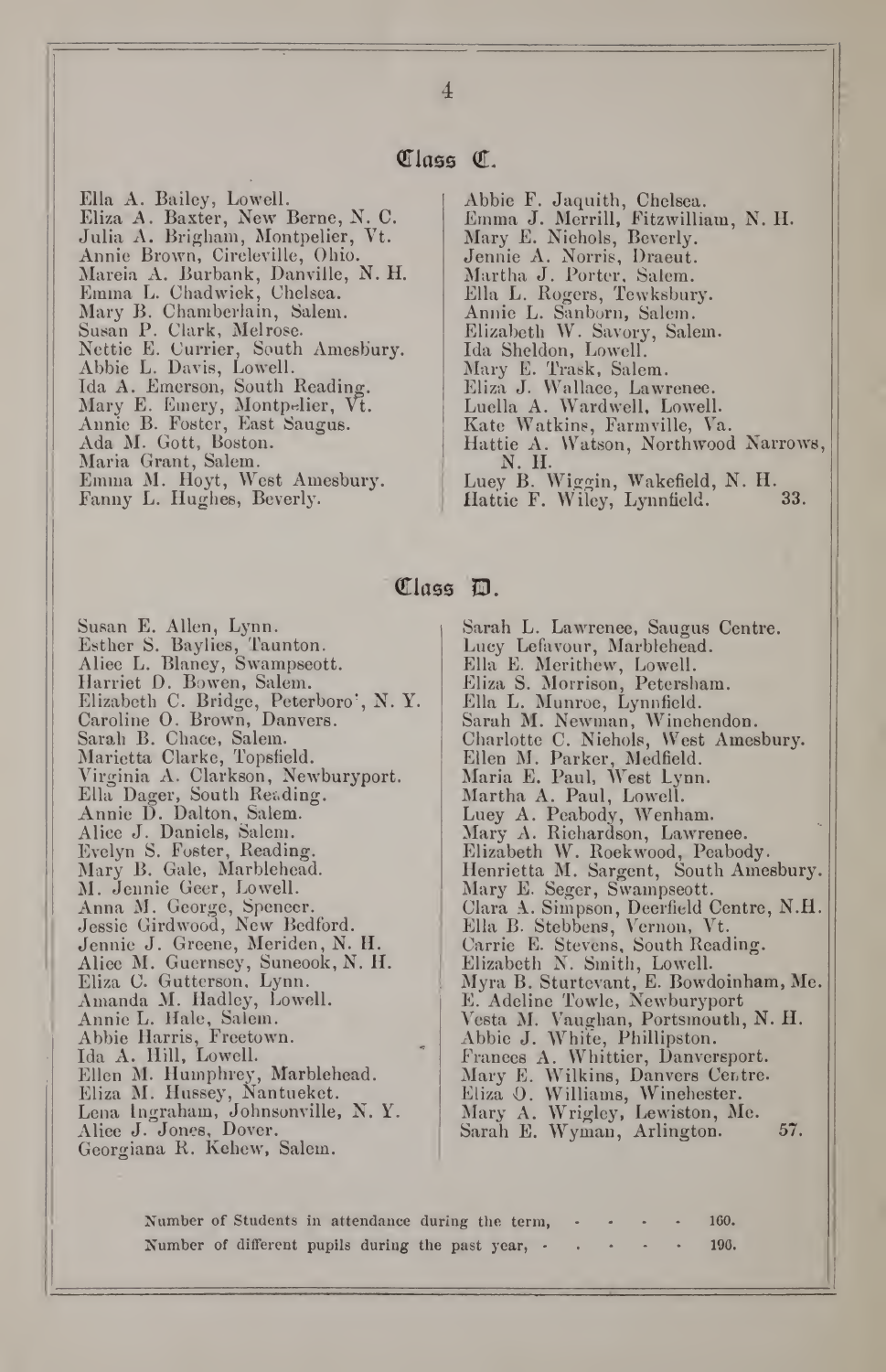# STATE NORMAL SCHOOL.... SALEM, MASS.

THIS INSTITUTION was established by the Commonwealth of Massachusetts, with the liberal co-operation of the City of Salem and the Eastern Railroad Company, for the direct preparation of Female Teachers to instruct in the Common and High Schools required by law. It is under the charge of the State Board of Education, and of a special Board of Visitors. During the period that has elapsed since the reception of the first Class, in September, 1854, one thousand one hundred and thirty-six Ladies have been members of the School; and of these, four hundred and eighty-two have received diplomas, upon the honorable completion of the prescribed course of study.

### School Year and Cerms.

The School Year is divided into two terms, each containing nineteen weeks of study, with a week's recess near the middle of the term.

The next term will commence on Thursday, September 3, 1868, and will close on Thursday, January 21, 1868.

The present term will close on Thursday, July 9th, with public exercises of Examination and Graduation, commencing at <sup>9</sup> o'clock, A. M. J

### $\mathfrak{A}$  d  $\mathfrak{m}$  is  $\mathfrak{s}$  f o  $\mathfrak{n}$ .

Candidates for admission must be at least sixteen years of age ; must present a satisfactory certificate of good moral character; must declare their full intention

 $\tilde{p}$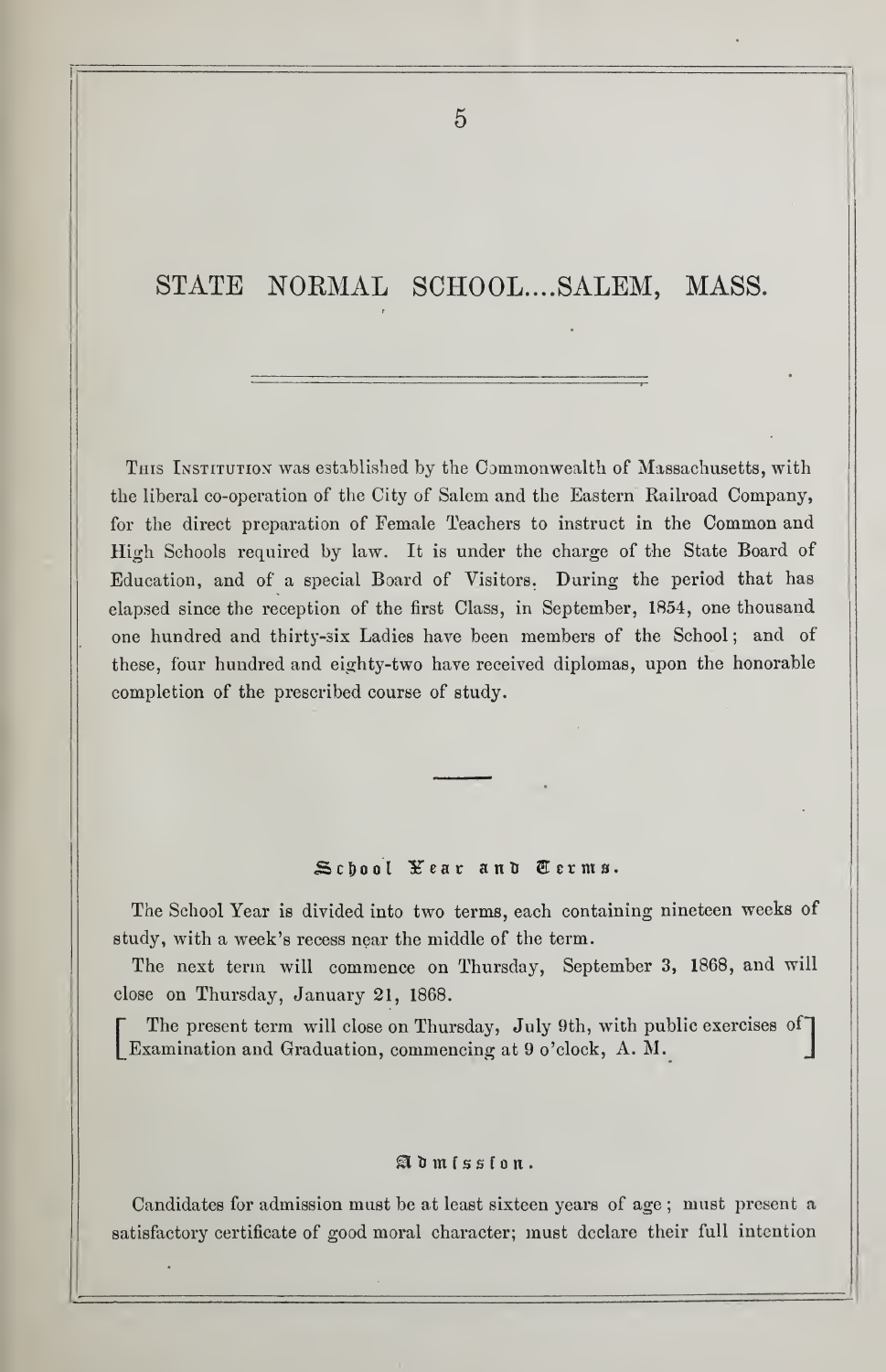6

oi" faithfully observing the regulations of the School, during their connection with it, and of afterwards teaching in the public schools of Mass.ichusetts;\* and must pass a satisfactory examination in Reading, Spelling, Defining, Writing, Arithmetic, English Grammar, Geography, the History of the United States, and Algebra (through Equations of the First Degree with one unknown quantity). A greater age and higher attainments than those prescribed, with some experience in tele'ling, render the course of study in the Institution still more useful.

The Examination for admission takes place on Thursday, the first day of each term, onnnencing at 8 o'clock, A. M., or as soon after that hour as the Candidates may be able to arrive. Except in extraordinary cases, no one is examined later in the term.

### $Stubies.$

These are of two kinds; the more strictly **PROFESSIONAL**, which are prescribed for all the members of the School; and those that are more GENERAL in their character, which are pursued as the students may need or desire, in preparation for teaching in the several grades of public schools. The latter are divided into three classes : $\overline{-1}$ , The "Branches of Learning" prescribed by law for all public schools; II, Those prescribed for all High Schools; III, Those prescribed for High Schools of the second class.

PROFESSIONAL STUDIES. 1. Philosophy, History, and Art of Education in its Feveral de, artments; including General Principles and Methods of Instruction, Mental and Moral Philosophy, School Laws, School Organization and Government, &c.

2. Principles and Best Methods of Instruction, both elementary and more advanced, in the several branches of school study.

3. Exercises in Teaching, for the illustration and application of these Principles and Methods; and other Exercises, both Oral and Written, for cultivating that power and propriety of thought and expression which are so essential to the teacher's success. Observation and practice in other schools are also recommended, and the former, to some extent, is required.

GENERAL STUDIES. Class I. "Orthography, Reading, Writing, English Grarntnar, Geography, Arithmetic, the History of the United States, and Good Be'avi *iv*;" and also "Algebra, Vocal Music, Drawing, Physiology, and Hygiene,"

<sup>\*</sup> Ladies designing to teach in other States or in private schools may be admitted by paying \$l') s term for tuition.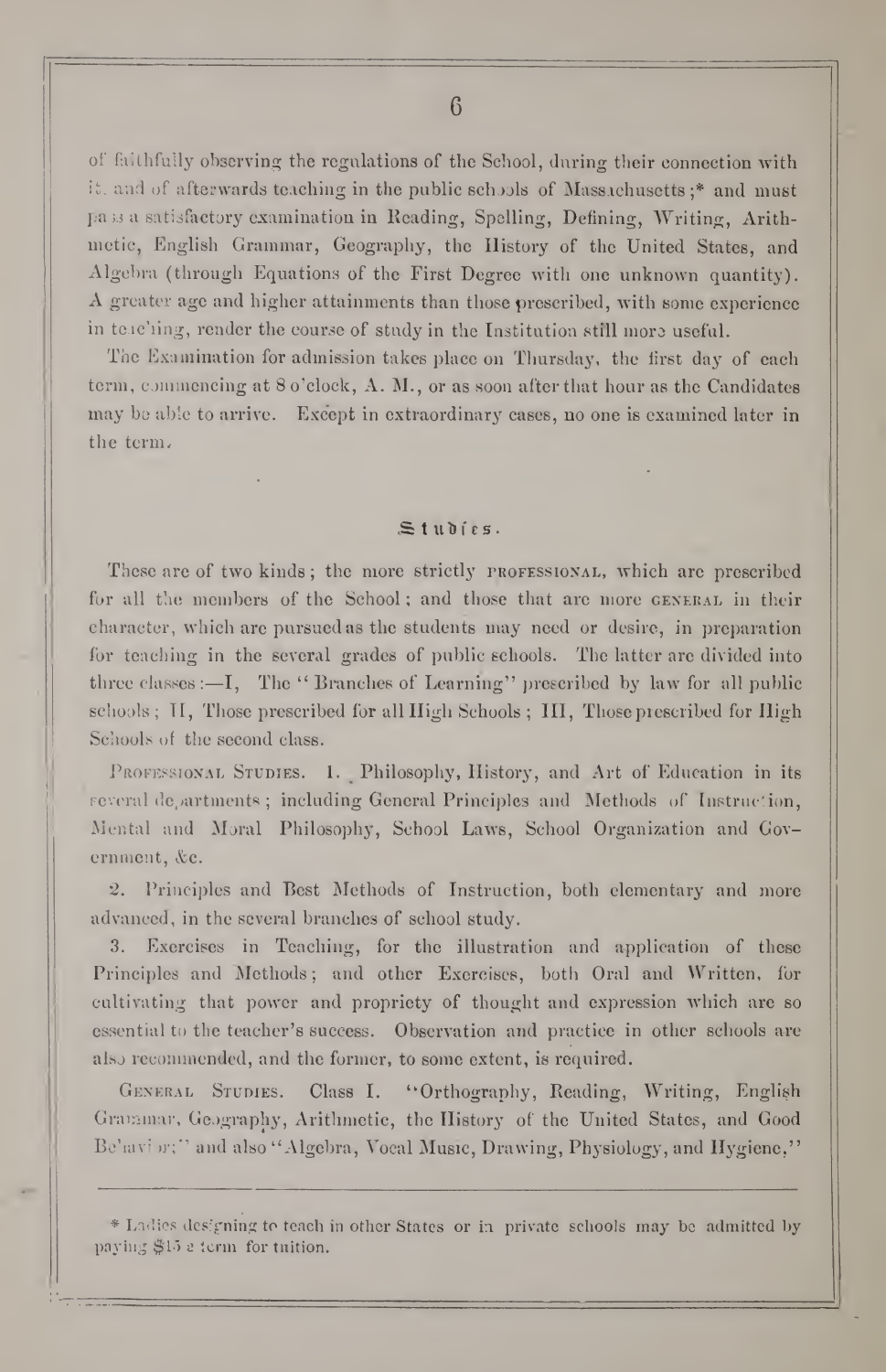which, in the words of the law, " shall be taught in all the public schools in which the School Committee deem it expedient." By a recent statute, Agriculture has been added to these studies.

Class II. "General History, Book-keeping, Surveying, Geometry, Natural Philosophy, Chemistry, Botany, the Civil Polity of this Commonwealth and of the United Slates, and the Latin Language."

Class III. " The Greek and French Languages, Astronomy, Geology, Rhetoric, Logic, Intellectual and Moral Science, and Political Economy." See General Statues of Mass., chap. 38,  $\lozenge$  1, 2.

Pupils who have successfully completed the Professional Studies of the School, and who approve themselves, upon examination, fally competent to instruct in the General Studies of the first class, and in most of those of the Second and Third Classes, receive the First Diploma of the School. Those who also show themselves well acquainted with the remaining studies of the Second and Third Classes, receive the Second Diploma, So far as practicable, the needed acquaintance with these General Studies, especially with those of the first class, should be acquired by students before their admission to the School.

The prescribed Course of Study for the first Diploma extends through two years; but pupils may enter in advance, whenever their examination shows that they can do this advantageously.

### Library, Apparatus, and Puseum.

The Institution has already a valuable supply, chiefly through donation, of these material aids of education, which are so important for its full success, (the Library containing, in works for general reference and reading, and in text-books, about eight thousand volumes). To provide for them ampler accommodations, the School Building has been enlarged, and now presents room for long ranges of bookshelves and cabinet-cases, for filling which the school must rely chiefly upon the continued liberality of its Friends and the Friends of Education, especially of those who appreciate the claims of Higher Female Education with particular reference to the work of educating others.

### $\mathbb{H}$  ppenses,  $\mathbb{R}$  [D,  $\&$  c.

Tuition is free to those who comply with the condition of teaching in the public schools of Massachusetts, wherever they may have previously resided. A small fee (\$2.00) is paid by each pupil at the beginning of the term, for incide and expenses.